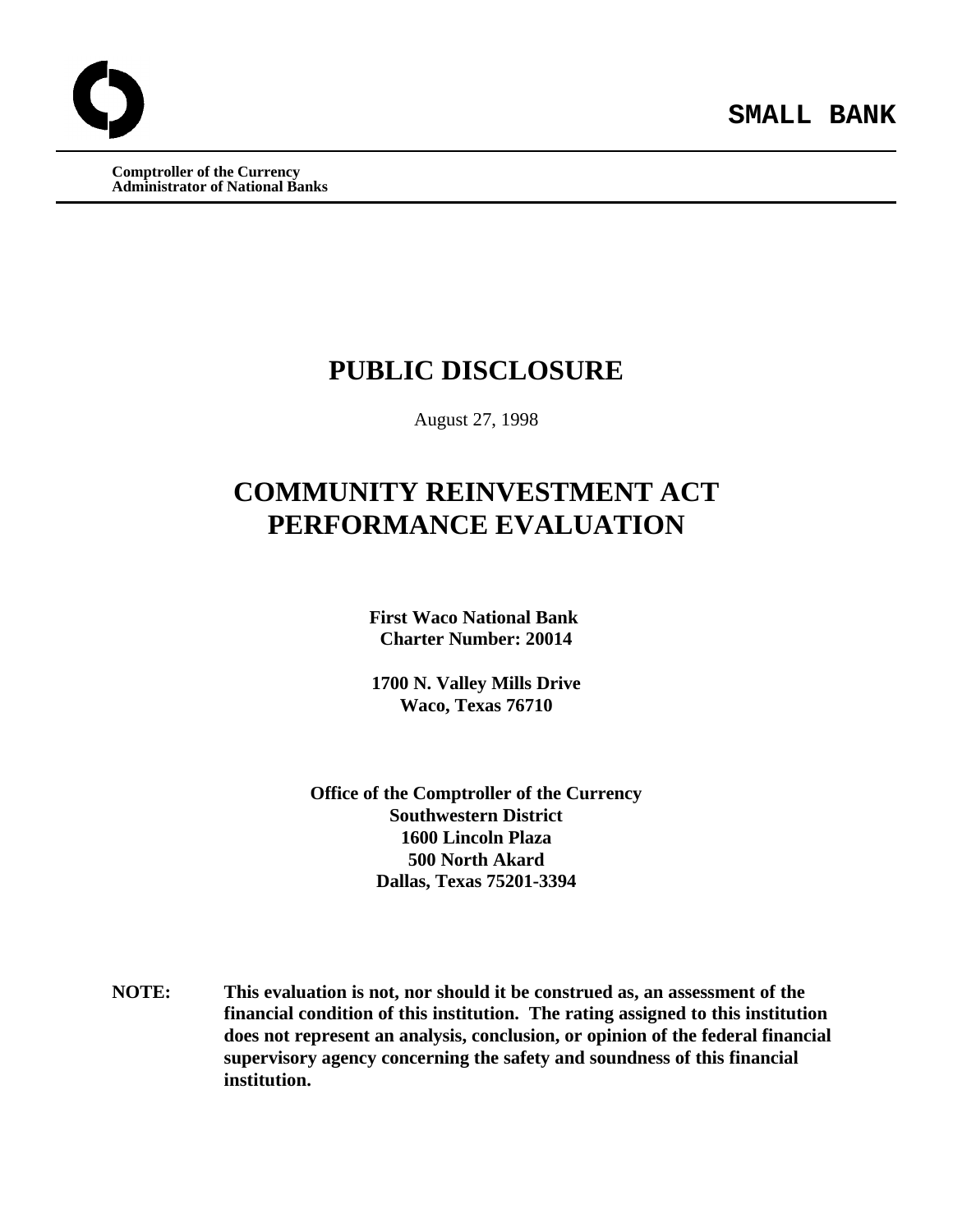## **GENERAL INFORMATION**

*The Community Reinvestment Act (CRA) requires each federal financial supervisory agency to use its authority when examining financial institutions subject to its supervision, to assess the institution's record of meeting the credit needs of its entire community, including low- and moderateincome neighborhoods, consistent with the safe and sound operation of the institution. Upon conclusion of such examination, the agency must prepare a written evaluation of the institution's record of meeting the credit needs of its community.* 

*This document is an evaluation of the CRA performance of First Waco National Bank (First Waco), Waco, Texas, as prepared by The Office of the Comptroller of the Currency (OCC), the institution's supervisory agency, as of August 27, 1998. The agency rates the CRA performance of an institution consistent with the provisions set forth in Appendix A to 12 CFR Part 25.*

## **INSTITUTION'S CRA RATING:** This institution is rated **Satisfactory.**

- First Waco's lending performance has remained very strong since the previous CRA examination, despite slower growth trends in the past year. First Waco's loan-to-deposit (LTD) ratio has averaged 84% since the last CRA examination, compared to a local peer average ratio of 60%.
- The majority of First Waco's loans have been made within its community. Approximately 68% of the loans made year-to-date 1998 are within the bank's assessment area.
- First Waco has a reasonable distribution of loans to borrowers and businesses of all income levels.
- The geographic distribution of First Waco's loans could be improved in low- and moderateincome areas. However, First Waco has provided financial and managerial support to local community development organizations which help provide affordable housing loans and create jobs in low- and moderate-income areas.

The following pages further describe First Waco's CRA performance.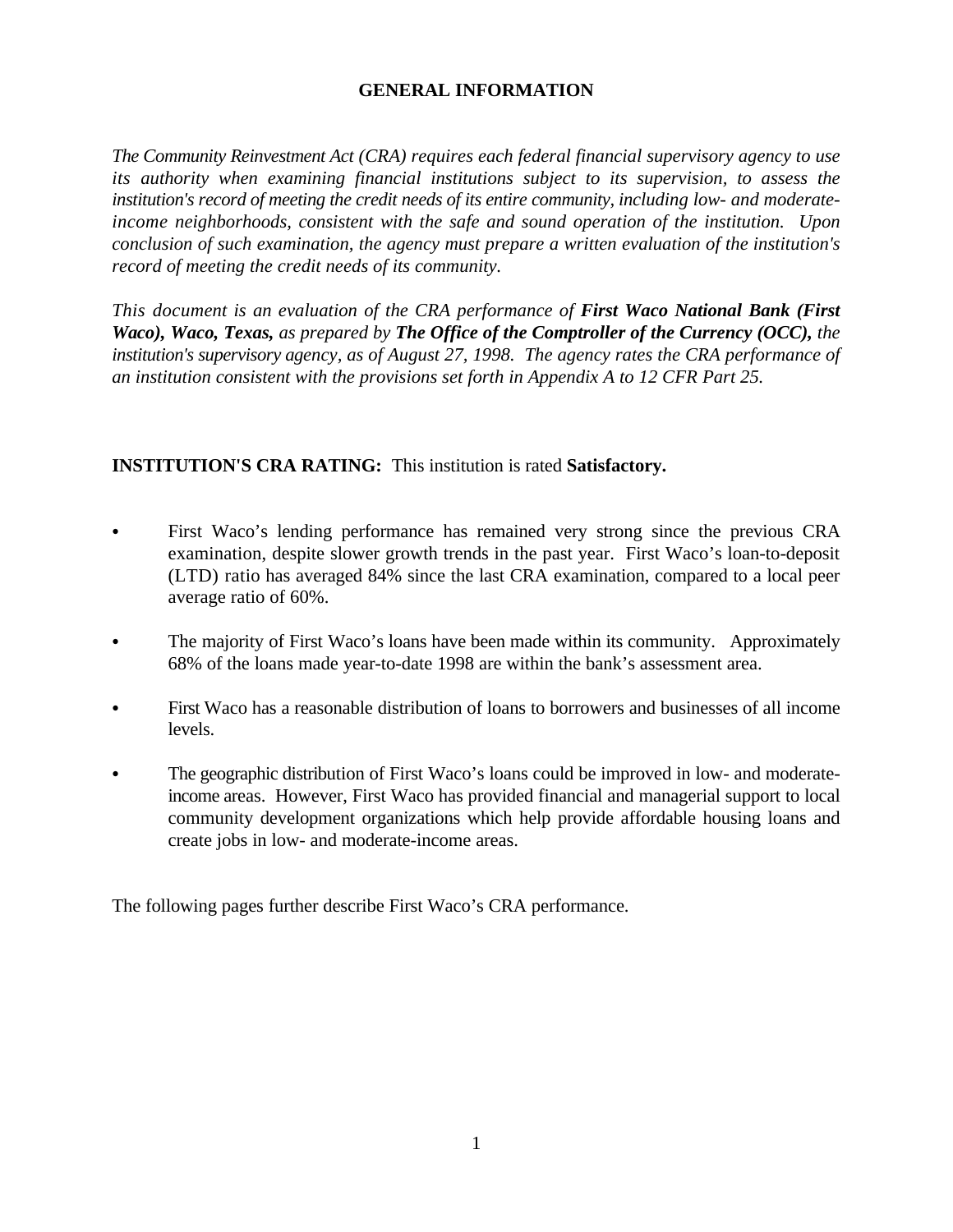*The following table indicates the performance level of First Waco with respect to each of the five performance criteria.*

| <b>SMALL</b><br><b>INSTITUTION</b><br><b>ASSESSMENT</b><br><b>CRITERIA</b>                                         | <b>First Waco National Bank</b><br>PERFORMANCE LEVELS                                       |                                                                               |                                                                                                        |  |  |  |  |  |  |  |
|--------------------------------------------------------------------------------------------------------------------|---------------------------------------------------------------------------------------------|-------------------------------------------------------------------------------|--------------------------------------------------------------------------------------------------------|--|--|--|--|--|--|--|
|                                                                                                                    | <b>Exceeds</b><br><b>Standards</b><br>for<br><b>Satisfactory</b><br><b>Performance</b>      | <b>Meets</b><br><b>Standards</b><br>for<br>Satisfactory<br><b>Performance</b> | <b>Does Not</b><br><b>Meet</b><br><b>Standards</b><br>for<br><b>Satisfactory</b><br><b>Performance</b> |  |  |  |  |  |  |  |
| Loan to Deposit<br>Ratio                                                                                           | X                                                                                           |                                                                               |                                                                                                        |  |  |  |  |  |  |  |
| Lending in<br><b>Assessment Area</b>                                                                               |                                                                                             | X                                                                             |                                                                                                        |  |  |  |  |  |  |  |
| Lending to<br>Borrowers of<br><b>Different</b><br>Incomes and to<br><b>Businesses</b> of<br><b>Different Sizes</b> |                                                                                             | X                                                                             |                                                                                                        |  |  |  |  |  |  |  |
| Geographic<br>Distribution of<br>Loans                                                                             |                                                                                             |                                                                               | X                                                                                                      |  |  |  |  |  |  |  |
| Response to<br>Complaints                                                                                          | Not Applicable; no complaints relating to the bank's<br>CRA performance have been received. |                                                                               |                                                                                                        |  |  |  |  |  |  |  |

## **DESCRIPTION OF INSTITUTION**

First Waco is a \$113 million bank located in Waco, Texas, approximately 100 miles north of Austin and 90 miles south of Dallas. The bank was chartered in 1985 and acquired by ExTraCo Bankshares, Inc., in 1986. ExTraCo is a multi-bank holding company, headquartered in Waco. Affiliate holding company banks are located in Temple and Gatesville. First Waco has two offices in the Waco metropolitan area. The main office is located on Valley Mills Drive, a retail commercial business area. First Waco's branch office is located in Hewitt, a suburban area southwest of Waco.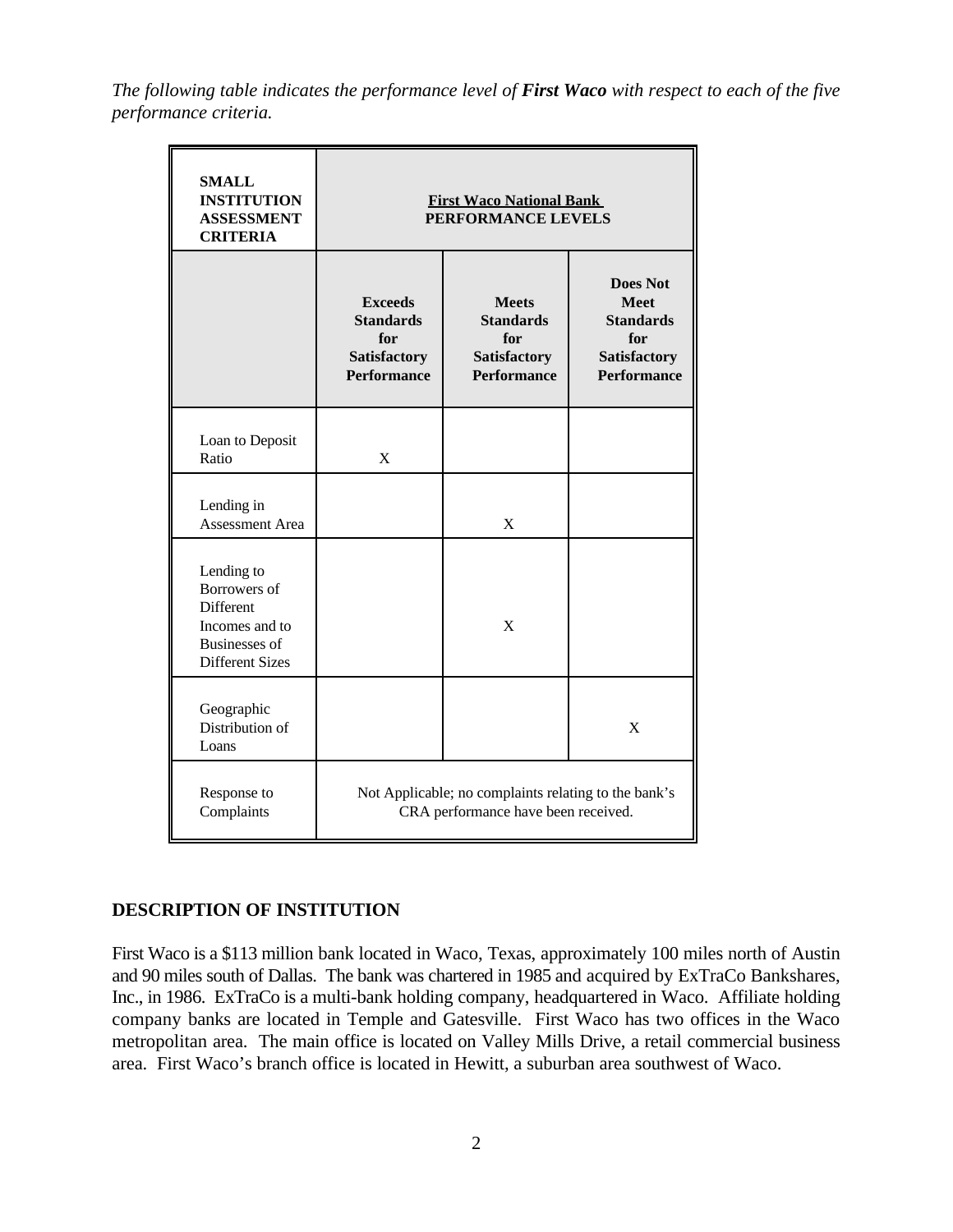First Waco offers traditional loan and deposit products and its primary business focus is commercial and consumer lending. The majority of the bank's mortgage loans are referred to an affiliate mortgage company, First Banker's Mortgage Company. Trust and investment services are also available through holding company affiliates. Twenty-four hour banking services are available through an on-site automatic teller machine (ATM) and a telephone account access system.

First Waco's loan distribution on March 31, 1998, is provided below.



The local economy is considered good and improving. The Waco economy is diversified with numerous small-to-medium sized retail businesses, manufacturers, and industrial enterprises. Waco's central location, major thoroughfares, and railways have promoted growth of light manufacturing and warehouse distribution centers. Population growth in the metropolitan statistical area (MSA) over the past few years has attracted several regional and national chain restaurants and retail establishments. Waco is also becoming a regional focal point for its medical and educational facilities. Major employers include: Baylor University, local government, Raytheon Technologies, Plantation Foods, Waco ISD, and the VA hospital. The economies in the rural areas surrounding Waco continue to be heavily influenced by the agricultural industry - primarily corn, cotton, milo, wheat, and cattle. Drought conditions and declining cattle prices in 1996 and 1998 have had a negative impact on the economy in these rural areas.

First Waco faces stiff competition in the MSA from 22 banks, numerous credit unions, and brokerage firms. No legal impediments or other factors hinder the bank's ability to provide credit. At the last CRA examination in May 1995, the bank's CRA rating was "Outstanding."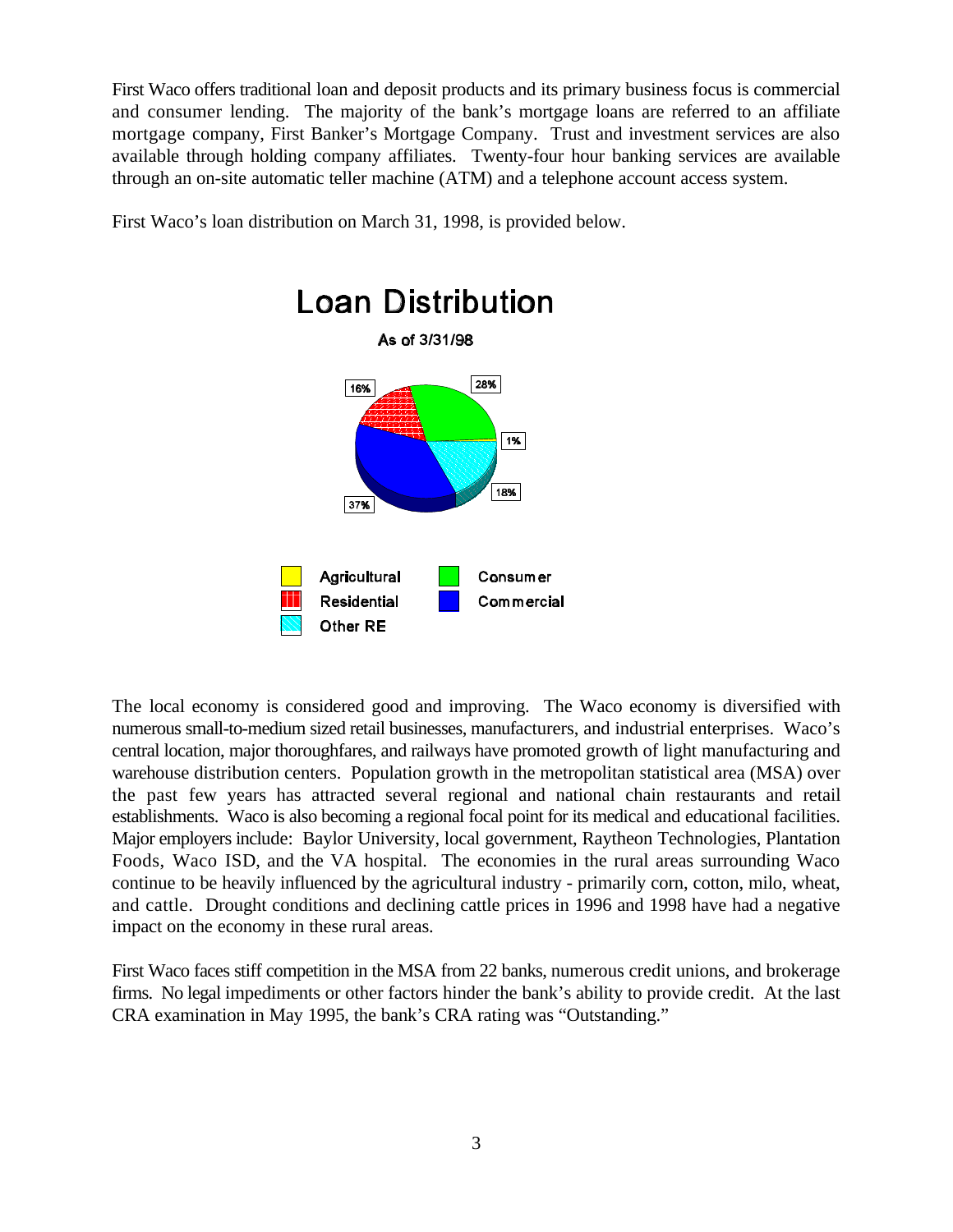## **DESCRIPTION OF ASSESSMENT AREA**

First Waco has designated the majority of the Waco MSA as its assessment area. The bank's assessment area includes thirty nine census tracts<sup>1</sup> in the Waco MSA and McLennan County. Four of these census tracts are low-income areas, eleven are moderate-income areas, twelve are middleincome areas, and eleven are-upper income areas. One census tract in the bank's assessment area does not have an official census income designation because of the limited population and few households in this area; the VA hospital is located in this census tract.

The population of the entireWaco MSA was approximately 189,000 according to the 1990 census. Information from the Chamber of Commerce estimates a current population of 205,000. The population for the census tracts in First Waco's assessment area is 148,000. The estimated 1998 median family income for the Waco MSA as provided by the Department of Housing and Urban Development is \$40,300.

The following information on the bank's entire assessment area was obtained from 1990 census data.

| <b>Assessment Area Demographics</b>           |          |  |  |  |  |  |  |  |  |
|-----------------------------------------------|----------|--|--|--|--|--|--|--|--|
| Population                                    | 147,813  |  |  |  |  |  |  |  |  |
| Number of Families                            | 36,675   |  |  |  |  |  |  |  |  |
| 1990 MSA Median Family Income                 | \$28,953 |  |  |  |  |  |  |  |  |
| Number of Housing Units                       | 62,403   |  |  |  |  |  |  |  |  |
| % Owner-Occupied Units                        | 47%      |  |  |  |  |  |  |  |  |
| Median Housing Value                          | \$49,292 |  |  |  |  |  |  |  |  |
| % Population Age 65+ Years                    | 13%      |  |  |  |  |  |  |  |  |
| % Households Receiving Social Security Income | 27%      |  |  |  |  |  |  |  |  |
| % Low-Income Families                         | 23.47%   |  |  |  |  |  |  |  |  |
| % Moderate-Income Families                    | 17.22%   |  |  |  |  |  |  |  |  |
| % Middle-Income Families                      | 21.42%   |  |  |  |  |  |  |  |  |
| % Upper-Income Families                       | 37.89%   |  |  |  |  |  |  |  |  |

For further discussion on the bank's lending performance, please refer to the following paragraphs which summarize performance in each criteria specified in the CRA regulation.

 ${}^{1}$ Census tracts are small statistical subdivisions of an MSA established by census statistical area committees.  **Census tracts do not cross county boundaries.**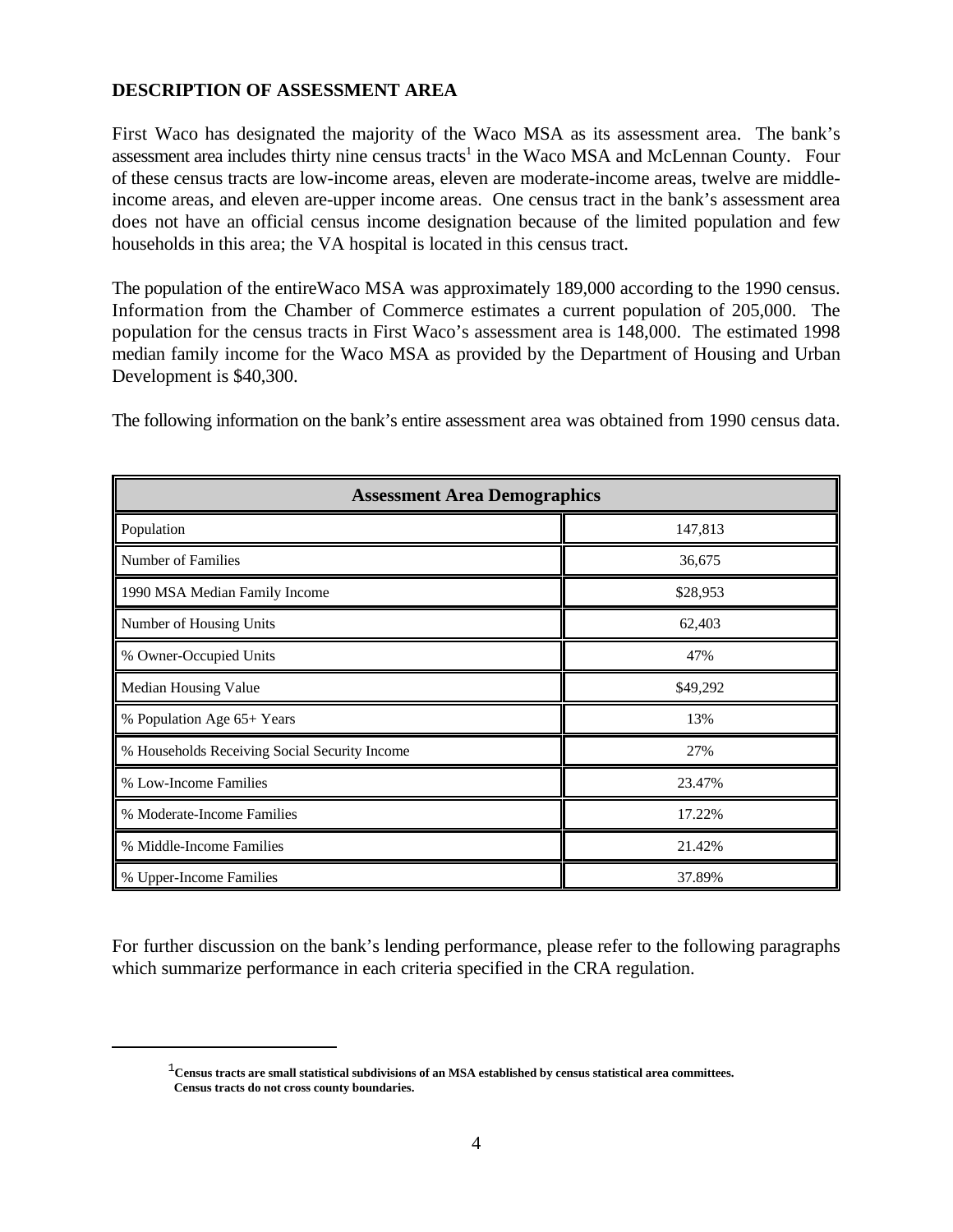## **CONCLUSIONS WITH RESPECT TO PERFORMANCE CRITERIA**

#### **Loan-to-Deposit Ratio**

First Waco's LTD ratio is very good, given its asset size, financial condition, and the known credit needs of the assessment area. However, since the last CRA examination, the bank's LTD ratio has declined from 94% to 74% on June 30, 1998. The majority of the decline can be attributed to more conservative credit standards due to increased losses in the bank's consumer loan portfolio. The average LTD ratio over the twelve quarters since the last examination is 84%, which compares favorably to other banks in the Waco MSA, averaging 60% over the same time period.

#### **Lending in the Assessment Area**

A substantial majority of First Waco's loans are within its assessment area. Management's reports reflect that 63% of the bank's outstanding loans are within the assessment area. An additional 13% are in outlying census tracts in the Waco MSA. Approximately 68% of the new loans in 1998 were within the assessment area. An additional 20% of the bank's new loans were in adjacent census tracts of the Waco MSA. This distribution of loans indicates the bank is committed to its local community and takes an active role in meeting credit needs.

#### **Geographic Distribution of Loans**

The geographic distribution of First Waco's loans needs improvement. Our analysis included all residential loans made since the last examination, all new loans in 1998, and an analysis by management relative to all outstanding loans. This sample revealed that the majority of the bank's loans are in the upper- and middle-income areas of bank's assessment area. The bank's loan distribution is not reflective of the assessment area demographics. The chart below reflects the distribution of the loans in our sample compared to area demographics. Although the bank's loan distribution is low in low- and moderate-income areas, its distribution of residential real estate loans (HMDA loans<sup>2</sup>) is slightly better than other institutions in the area.

**HMDA loans include those for the purchase, refinance, and improvement of 1-4 family dwellings. Loans for the purchase and** <sup>2</sup> **refinance of multi-family properties are also included. Information on these types of loans is collected and reported annually as required by the Home Mortgage Disclosure Act (HMDA).**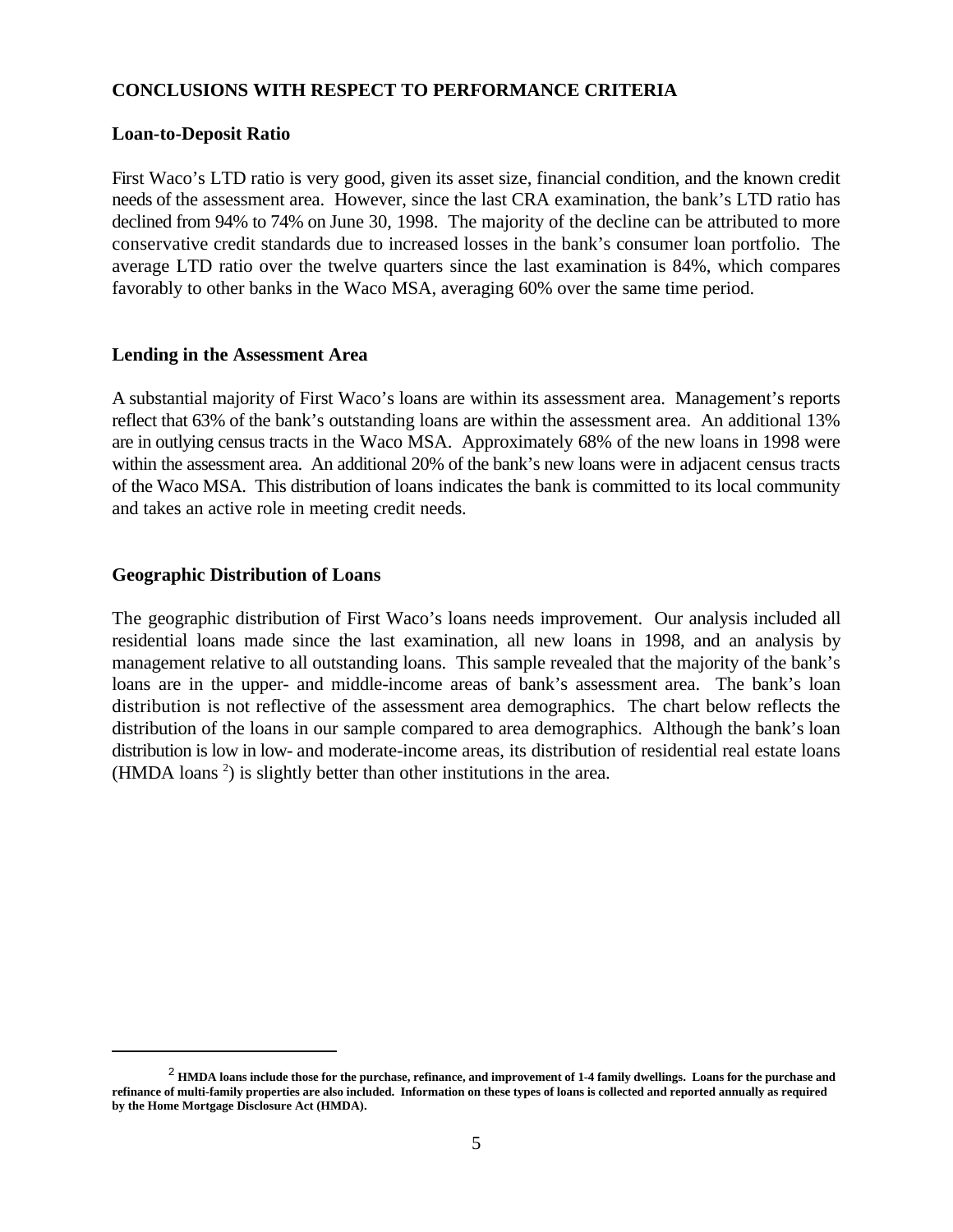| <b>Loan Distribution by Census Tract</b>          |                                          |                |                                             |               |                                           |               |                                                 |               |                                       |               |
|---------------------------------------------------|------------------------------------------|----------------|---------------------------------------------|---------------|-------------------------------------------|---------------|-------------------------------------------------|---------------|---------------------------------------|---------------|
|                                                   | $Low-$<br><b>Income</b><br><b>Tracts</b> |                | Moderate-<br><b>Income</b><br><b>Tracts</b> |               | Middle-<br><b>Income</b><br><b>Tracts</b> |               | <b>Upper-</b><br><b>Income</b><br><b>Tracts</b> |               | <b>Total</b><br># of<br><b>Tracts</b> |               |
| <b>Area Demographic</b><br><b>Characteristics</b> | #                                        | $\frac{6}{6}$  | #                                           | $\frac{0}{0}$ | #                                         | $\frac{0}{0}$ | #                                               | $\frac{0}{0}$ | #                                     | $\frac{6}{6}$ |
|                                                   | $\overline{\mathbf{4}}$                  | 10             | 11                                          | 28            | 12                                        | 31            | 11                                              | 28            | 38                                    | 100           |
| All Outstanding Loans 7/14/98                     | 47                                       | 3              | 403                                         | 21            | 640                                       | 34            | 785                                             | 42            | 1875                                  | 100           |
| New 1998 Loans                                    | 11                                       | 3              | 63                                          | 16            | 147                                       | 38            | 167                                             | 43            | 388                                   | 100           |
| 1996 Aggregate HMDA<br>for Waco MSA               | 76                                       | $\overline{2}$ | 600                                         | 19            | 763                                       | 24            | 1760                                            | 55            | 3199                                  | <b>100</b>    |
| <b>HMDA 1996</b>                                  | $\overline{2}$                           | 3              | 12                                          | 21            | 11                                        | 19            | 33                                              | 57            | 58                                    | 100           |
| <b>HMDA 1997</b>                                  | 3                                        | 6              | $\tau$                                      | 15            | 12                                        | 26            | 25                                              | 53            | 47                                    | 100           |
| <b>HMDA 3/31/98</b>                               | 2                                        | 9              | 3                                           | 14            | 10                                        | 45            | 7                                               | 32            | 22                                    | 100           |
| <b>Total HMDA</b>                                 | 7                                        | 6              | 22                                          | 17            | 33                                        | 26            | 65                                              | 51            | 127                                   | <b>100</b>    |

The bank's offices are not as easily accessible to individuals and businesses in the low- and moderateincome areas of Waco, which may be a factor for lower loan penetration in these areas.

#### **Lending to Borrowers of Different Incomes and Businesses of Different Sizes**

First Waco's loan portfolio reflects a reasonable distribution of consumer and residential loans among individuals of various income levels.<sup>3</sup> The portfolio also reflects a good dispersion to businesses of different sizes. The bank's overall performance with this criteria was considered acceptable given the nature of the community, competition, and available lending opportunities.

In order to assess the bank's performance in this criteria, we reviewed HMDA information and selected a sample of consumer and business loans originated in the last year. We compared the bank's lending performance to the demographic characteristics of the community and to residential lending by other banks in the area as reported in the 1996 aggregate HMDA data. As illustrated in the following table, First Waco lends to all applicants, regardless of their income level. Most lending to low- and moderate-income individuals is centered in consumer loans.

As reflected in the chart below, lending performance to low-income individuals is slightly lower than would be expected based upon the local demographics; however, this is partially the result of

<sup>&</sup>lt;sup>3</sup> Income level designations are as follows:

**A** *low-income borrower* **earns less than 50% of the updated 1998 Median Family Income (MFI).**

**A** *moderate-income borrower* **earns between 50% and 80% of the updated 1998 MFI.**

**A** *middle-income borrower* **earns between 80% and 120% of the updated 1998 MFI.**

**An** *upper-income borrower* **earns more than 120% of the updated 1998 MFI.**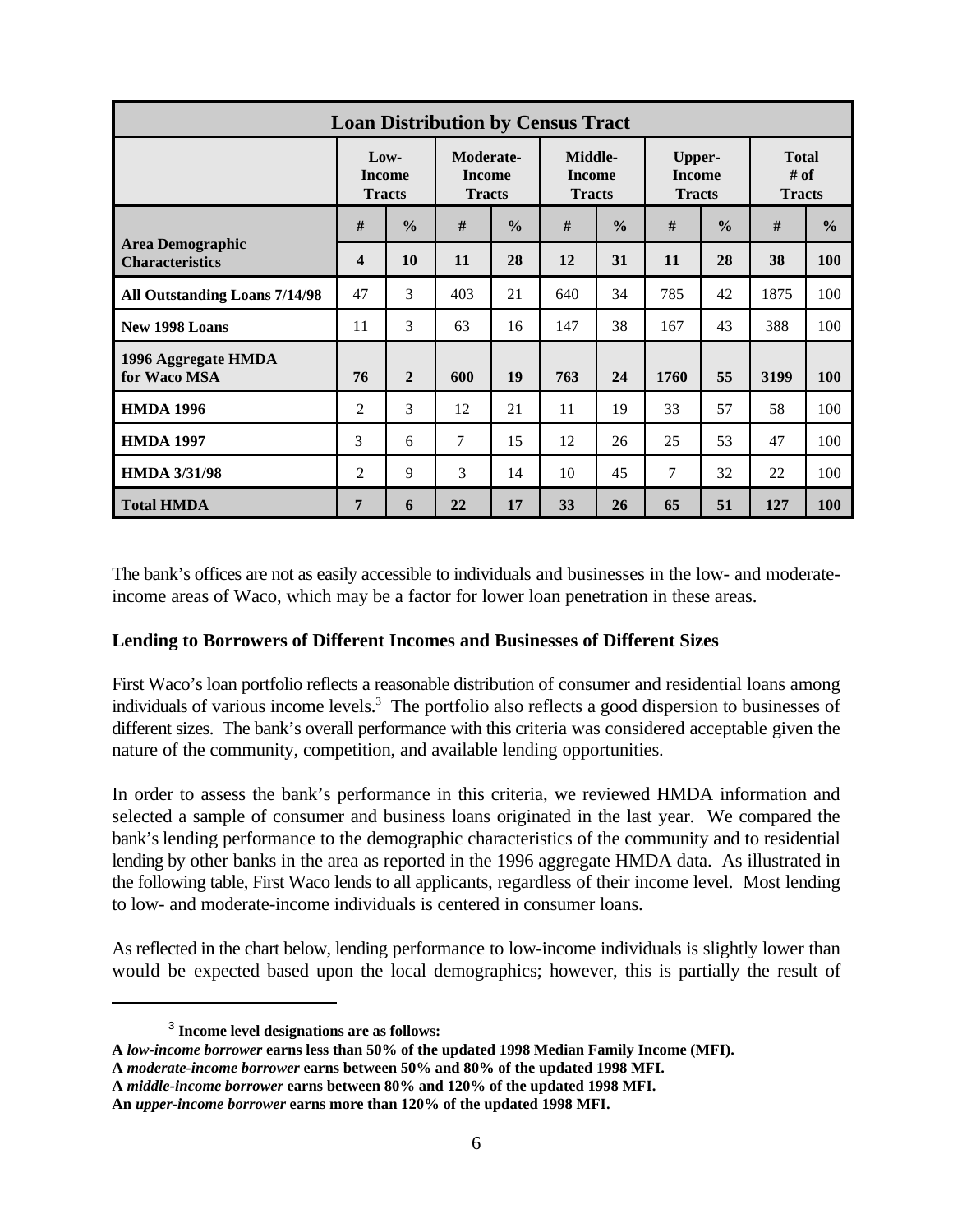management's decision to tighten credit standards in the last year. Lending performance to moderateincome individuals is slightly better than would be expected. The chart below also reflects that First Waco bank has made very few HMDA loans to low- and moderate-income individuals; however, the bank's performance in 1996 was better than other institutions in the Waco MSA, as reflected in the aggregate HMDA data. Approval rates for low- and moderate-income applicants ranged from 80%- 100% in 1996, 1997, and year-to-date 1998.

| <b>Loan Sample Distribution by Income Group</b>   |                                         |                |                                                     |               |                                                   |                |                                                  |               |                                         |                 |
|---------------------------------------------------|-----------------------------------------|----------------|-----------------------------------------------------|---------------|---------------------------------------------------|----------------|--------------------------------------------------|---------------|-----------------------------------------|-----------------|
|                                                   | Low<br><b>Income</b><br><b>Families</b> |                | <b>Moderate</b><br><b>Income</b><br><b>Families</b> |               | <b>Middle</b><br><b>Income</b><br><b>Families</b> |                | <b>Upper</b><br><b>Income</b><br><b>Families</b> |               | <b>Total</b><br># of<br><b>Families</b> |                 |
| <b>Area Demographic</b><br><b>Characteristics</b> | 23%                                     |                | 17%                                                 |               | 21%                                               |                | 38%                                              |               | 100%                                    |                 |
| # of Families                                     | 8,606                                   |                | 6,317                                               |               | 7,856                                             |                | 13,897                                           |               | 36,675                                  |                 |
| <b>Loan Type</b>                                  | #                                       | $\frac{0}{0}$  | #                                                   | $\frac{6}{6}$ | #                                                 | $\frac{6}{6}$  | #                                                | $\frac{6}{6}$ | #                                       | $\frac{0}{0}$   |
| <b>Consumer</b>                                   | 6                                       | 13             | 10                                                  | 22            | 12                                                | 26             | 17                                               | 38            | 45                                      | 100             |
| 1996 Aggregate<br><b>HMDA Loans</b>               | 135                                     | $\overline{4}$ | 419                                                 | 13            | 626                                               | 20             | 1472                                             | 46            | 2652                                    | 83 <sup>4</sup> |
| <b>HMDA Loans 1996</b>                            | 4                                       | $\overline{7}$ | 13                                                  | 22            | 6                                                 | 10             | 29                                               | 50            | 52                                      | 100             |
| <b>HMDA 1997</b>                                  | 3                                       | 6              | $\tau$                                              | 15            | 12                                                | 26             | 25                                               | 53            | 47                                      | 100             |
| <b>HMDA 3/31/98</b>                               | $\mathbf{0}$                            | $\overline{0}$ | 3                                                   | 14            | $\mathbf{1}$                                      | $\overline{4}$ | 18                                               | 82            | 22                                      | 100             |
| <b>Total Consumer and</b><br><b>HMDA Loans</b>    | 13                                      | 8              | 33                                                  | 20            | 31                                                | 19             | 90                                               | 54            | 166                                     | <b>100</b>      |

First Waco originates a large volume of commercial loans, a number of which have been to "small businesses" with revenues less than \$1 million. In just 1998, the bank has originated approximately 130 commercial business-related loans totaling \$15 million. The chart on the next page reflects the results of our sample of commercial loans originated in the past year. Although a significant portion of the loans were to larger businesses, our analysis revealed that the bank makes loans to businesses of all sizes.

**<sup>4</sup> Income information was not available on 17% of loans reported.**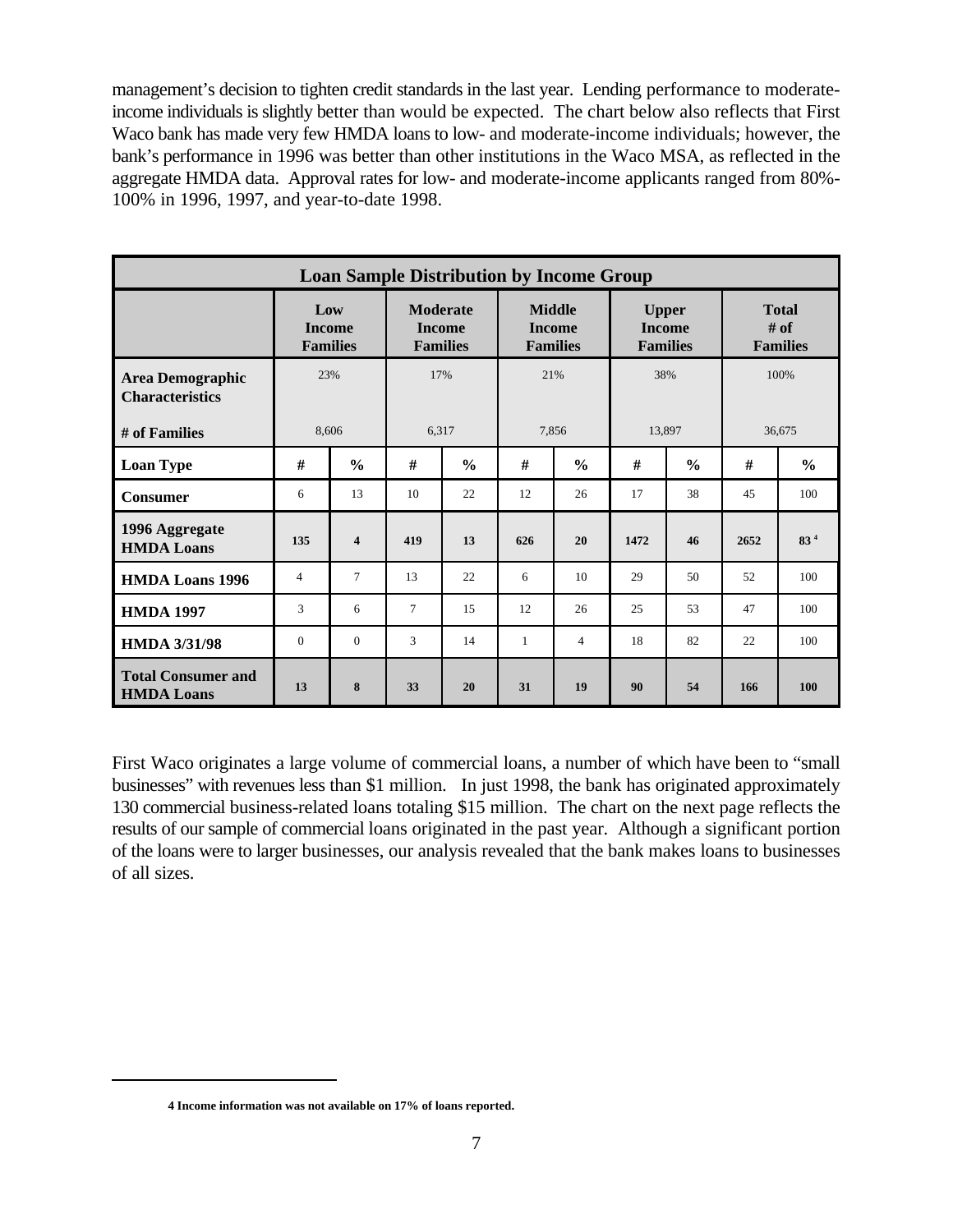| <b>Lending to Businesses of Different Sizes</b> |                      |               |                     |               |                       |               |                        |               |              |               |  |
|-------------------------------------------------|----------------------|---------------|---------------------|---------------|-----------------------|---------------|------------------------|---------------|--------------|---------------|--|
| <b>Gross</b><br><b>Revenues</b> \$              | Less than<br>100,000 |               | 100,000-<br>250,000 |               | 250,000-<br>1,000,000 |               | More than<br>1,000,000 |               | <b>Total</b> |               |  |
| <b>Loan Type</b>                                | #                    | $\frac{6}{9}$ | #                   | $\frac{0}{0}$ | #                     | $\frac{0}{0}$ | #                      | $\frac{0}{0}$ | #            | $\frac{6}{6}$ |  |
| <b>Commercial</b>                               | 5                    | 22            |                     | 22            | ↑                     | $\mathbf Q$   |                        | 47            | 23           | 100           |  |

#### **Response to Complaints**

No complaints relating to CRA performance have been received by the bank.

#### **Investment and Services**

Over the past few years, First Waco has been involved in several activities designed to promote community development. In 1995, First Waco established the Waco Area Community Development Corporation (WACDC) with an initial investment of \$237,500. The primary purpose of WACDC is to promote small business development. In 1995, the CDC had completed 3 projects. Twentynine jobs were created/retained and thirteen small business loans were made. Since 1995, the WACDC has worked closely with a city sponsored CDC, the Community Based Development Organization (CBDO), and the Heart of Texas Business Resource Center (BRC). The CBDO's primary purpose is to create jobs for low-income and minority persons in the Empowerment Zone/Enterprise Community (EZ/EC). The EZ/EC community is a 20 square mile area encompassing the central and eastern areas of Waco, as well as portions of Bellmead Lacy-Lakeview and McLennan County. The CBDO has received federal grants and funding from local public and private resources. First Waco contributed \$60,000 to the BRC, which coordinates activities of the CBDO. Contacts at the BRC indicate that they have made nine loans since 1996. These loans have created 31 jobs and 48 part-time jobs. All but two of these loans were in low- or moderate-income census tracts. Since its establishment in late 1996, the BRC has participated in loans with area banks totaling approximately \$580,000. Contacts at the BRC state that First Waco has been one of the more active banks in its participation.

First Waco has also contributed funding and advisory services to the BRC's micro-loan program, which offers loans of \$7,500 to small, disadvantaged, and minority businesses. Year-to-date 1998, this program has made 26 loans approximating \$126,000.